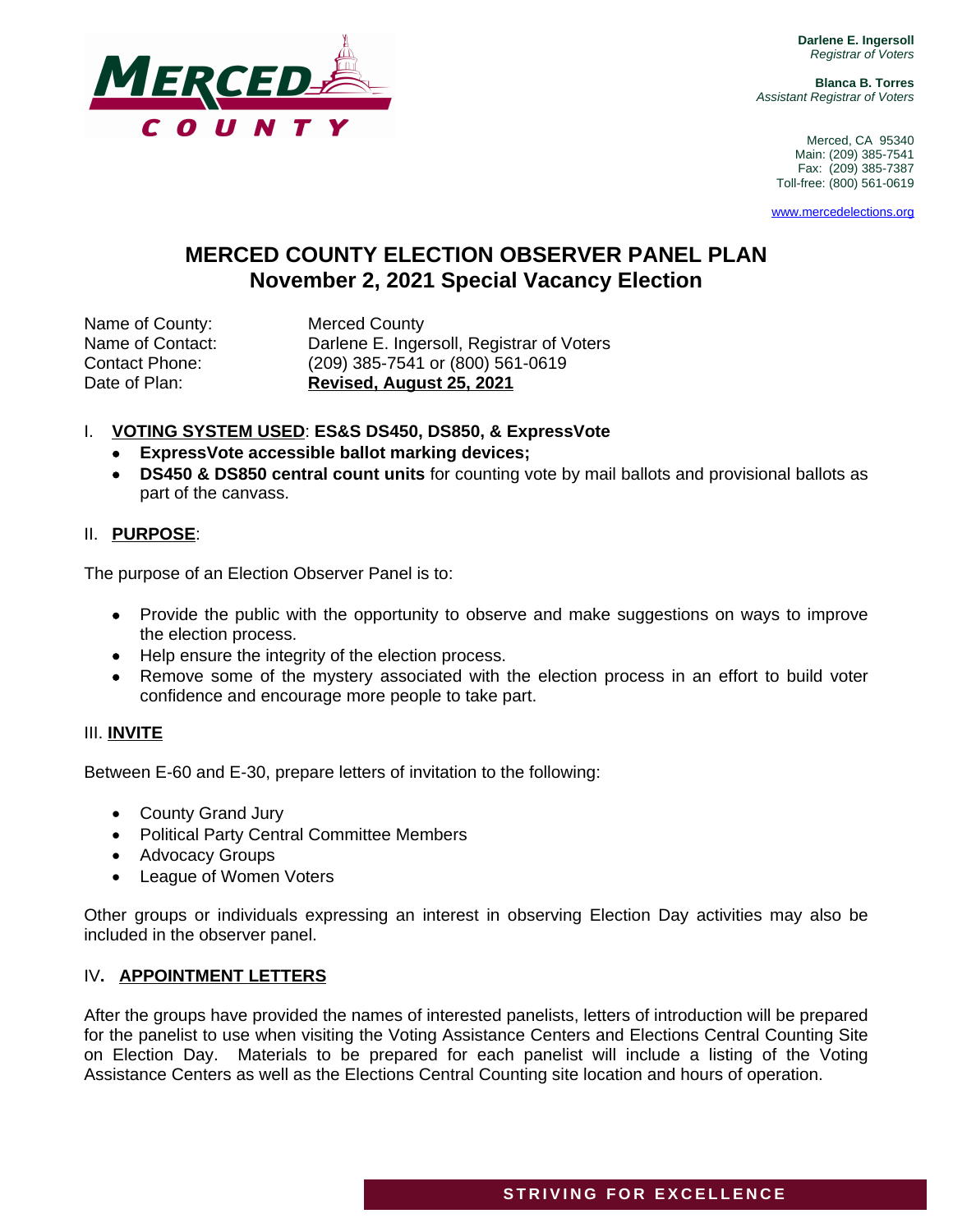# V. **RULES FOR OBSERVERS**

Provided rules that observers must be aware of and follow:

Observers are responsible for:

- Checking in at each site, whether voting assistance center or central counting site.
- Wearing an identification badge.
- Maintaining a professional manner while observing the election process.
- Ensuring they do not interfere with the election process.
- Following established county observation rules/policies.
- Being courteous to poll workers and election officials. Speak to them only when it is convenient and does not interfere with the conduct of the election.

Observers may:

- Observe the proceedings at the Voting Assistance Centers, including the opening and closing procedures.
- Obtain information from the precinct index that is posted near the entrance.
- Make notes and watch election procedures.
- View election-related activities at the central counting site on Election Day.
- View the canvass of the vote activities following the election.
- View vote-by-mail and provisional ballot processing.
- Ask questions of poll workers or voters at the voting assistance centers as long as they do not interfere with the conduct of any part of the voting process.
- Ask questions of supervisors at the central counting site as long as they do not interfere with the conduct of the election procedures.

Observers may not:

- Interfere, in the judgement of the elections official, with the conduct of the election.
- Physically handle any voting materials or equipment without the express permission of the elections official.
- Move or rearrange tables, chairs, or voting booths at the Voting Assistance Centers or central count facility.
- Sit at the official worktables or view confidential voter information on any computer terminal or document.
- Communicate with voters within 100 feet of the entrance to, or inside of, the Voting Assistance Centers, an elections official's office, or a satellite location, regarding the casting of a vote, or speak to a voter regarding his or her qualifications to vote.
- Display any election material or wear campaign badges, buttons or apparel.
- Wear the uniform of a peace officer, a private guard, or security personnel.
- Use cellular phones, pagers, or two-way radios inside the voting assistance center and/or within 100 feet of the entrance to the Voting Assistance Centers.
- Use the telephones, computers, or other voting assistance center facilities at the voting assistance centers or the central counting site.
- Talk to or attempt to stop the central counting site workers while they are processing ballots.
- Make physical contact with election personnel.
- Eat or drink in the Voting Assistance Centers or the Elections Central Counting Site.